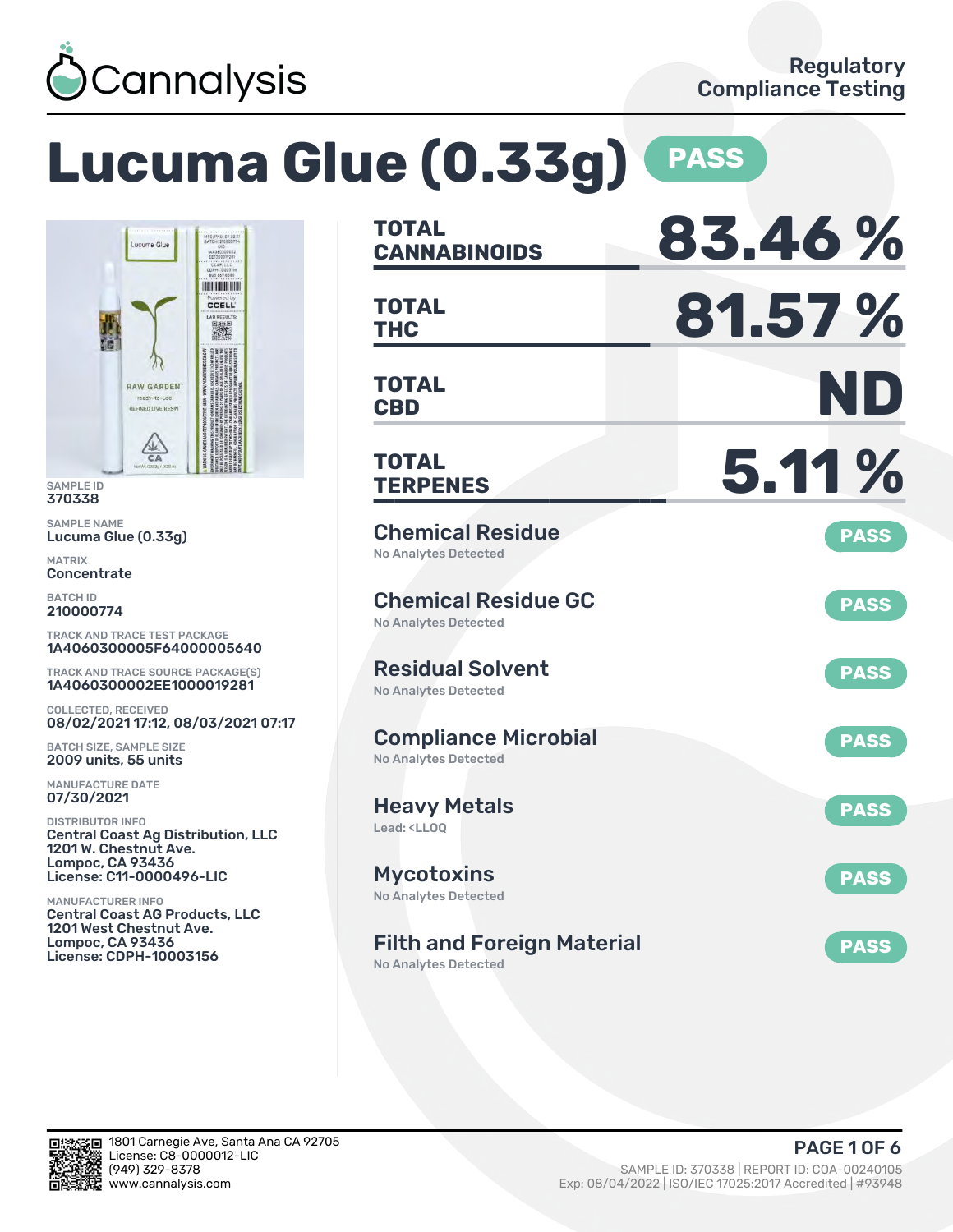

# CANNABINOID ANALYSIS

Total THC,CBD value(s) have been decarboxylated.

| TOTAL THC:          | 815.7 mg/g (81.57 %), 269.18 mg per package |
|---------------------|---------------------------------------------|
| TOTAL CBD:          | ND.                                         |
| TOTAL CANNABINOIDS: | 834.6 mg/g (83.46 %)                        |

UNIT OF MEASUREMENT: Milligrams per Gram(mg/g)

| <b>ANALYTE</b>         | <b>RESULT</b>        | LOD    | <b>LLOO</b> | <b>ANALYTE</b>   | <b>RESULT</b>        | <b>LOD</b> | <b>LLOO</b> |
|------------------------|----------------------|--------|-------------|------------------|----------------------|------------|-------------|
| THCa                   | ND                   | 0.2000 | 0.4000      | CBD <sub>v</sub> | ND                   | 0.2000     | 0.4000      |
| D9THC                  | 815.7 mg/g (81.57 %) | 0.2000 | 0.4000      | CBGa             | <b>ND</b>            | 0.2000     | 0.4000      |
| D8THC                  | <b>ND</b>            | 0.2000 | 0.4000      | <b>CBG</b>       | 18.94 mg/g (1.894 %) | 0.2000     | 0.4000      |
| <b>THC<sub>v</sub></b> | <b>ND</b>            | 0.2000 | 0.4000      | <b>CBN</b>       | <b>ND</b>            | 0.2000     | 0.4000      |
| CBDa                   | <b>ND</b>            | 0.2000 | 0.4000      | CBC              | ND                   | 0.2000     | 0.4000      |
| CBD                    | <b>ND</b>            | 0.2000 | 0.4000      |                  |                      |            |             |
|                        |                      |        |             |                  |                      |            |             |

#### ADDITIONAL INFORMATION

| Method:              | SOP-TECH-001 | Sample Prepped: 08/03/202116:37   | Sample Approved: 08/04/2021 11:58  |  |
|----------------------|--------------|-----------------------------------|------------------------------------|--|
| Instrument: UPLC-DAD |              | Sample Analyzed: 08/03/2021 19:24 | Prep-Analytical Batch: 31571-25695 |  |



## TERPENE ANALYSIS

UNIT OF MEASUREMENT: Milligrams per Gram(mg/g)

|  | <b>TOTAL TERPENES:</b> |
|--|------------------------|
|--|------------------------|

51.17 mg/g (5.117 %)

| <b>ANALYTE</b>          | <b>RESULT</b>                                                                                                                                                   | LOD    | <b>LLOO</b> |  | <b>ANALYTE</b>         | <b>RESULT</b>                                       | LOD    | <b>LLOQ</b> |
|-------------------------|-----------------------------------------------------------------------------------------------------------------------------------------------------------------|--------|-------------|--|------------------------|-----------------------------------------------------|--------|-------------|
| 3-Carene                | <b>ND</b>                                                                                                                                                       | 1.000  | 2.500       |  | Alpha bisabolol        | <lloq< td=""><td>0.1000</td><td>0.5000</td></lloq<> | 0.1000 | 0.5000      |
| Alpha cedrene           | <b>ND</b>                                                                                                                                                       | 1.000  | 2.500       |  | Alpha humulene         | 1.944 mg/g $(0.1944\%)$                             | 0.5000 | 1.000       |
| Alpha pinene            | 2.295 mg/g $(0.2295\%)$                                                                                                                                         | 0.1000 | 1.000       |  | Alpha terpinene        | <b>ND</b>                                           | 0.5000 | 1.000       |
| Alpha terpineol         | <lloo< td=""><td>0.3260</td><td>0.6520</td><td></td><td>Beta caryophyllene</td><td>9.003 mg/g <math>(0.9003\%)</math></td><td>0.5000</td><td>1.000</td></lloo<> | 0.3260 | 0.6520      |  | Beta caryophyllene     | 9.003 mg/g $(0.9003\%)$                             | 0.5000 | 1.000       |
| Beta myrcene            | 15.80 mg/g (1.580 %)                                                                                                                                            | 0.5000 | 1.000       |  | Beta pinene            | 2.569 mg/g $(0.2569\%)$                             | 0.6070 | 1.214       |
| Borneol                 | <b>ND</b>                                                                                                                                                       | 1.000  | 2.500       |  | Camphene               | <b>ND</b>                                           | 0.5000 | 1.000       |
| Camphor                 | <b>ND</b>                                                                                                                                                       | 0.1000 | 0.5000      |  | Caryophyllene oxide ND |                                                     | 0.5000 | 2.500       |
| Cedrol                  | <b>ND</b>                                                                                                                                                       | 0.5000 | 1.000       |  | Cis geraniol           | <b>ND</b>                                           | 1.000  | 2.500       |
| Cis nerolidol           | <b>ND</b>                                                                                                                                                       | 2.500  | 5.000       |  | Eucalyptol             | <b>ND</b>                                           | 0.1000 | 0.5000      |
| Fenchol                 | <lloq< td=""><td>0.5000</td><td>1.000</td><td></td><td>Fenchone</td><td><b>ND</b></td><td>0.1000</td><td>0.5000</td></lloq<>                                    | 0.5000 | 1.000       |  | Fenchone               | <b>ND</b>                                           | 0.1000 | 0.5000      |
| Gamma terpinene         | <b>ND</b>                                                                                                                                                       | 0.1000 | 0.5000      |  | Gamma terpineol        | <b>ND</b>                                           | 0.2090 | 0.5230      |
| Geranyl acetate         | <b>ND</b>                                                                                                                                                       | 0.1000 | 0.5000      |  | Guaiol                 | <b>ND</b>                                           | 2.500  | 5.000       |
| Isoborneol              | <b>ND</b>                                                                                                                                                       | 0.5000 | 1.000       |  | Isopulegol             | <b>ND</b>                                           | 2.500  | 5.000       |
| Limonene                | 15.53 mg/g (1.553 %)                                                                                                                                            | 0.5000 | 2.500       |  | Linalool               | 1.586 mg/g (0.1586 %)                               | 0.5000 | 1.000       |
| Menthol                 | <b>ND</b>                                                                                                                                                       | 1.000  | 2.500       |  | Ocimene 1              | <b>ND</b>                                           | 0.1550 | 0.3100      |
| Ocimene 2               | 1.929 mg/g (0.1929 %)                                                                                                                                           | 0.3450 | 1.725       |  | P-cymene               | <b>ND</b>                                           | 0.5230 | 1.045       |
| P-mentha-1.5-diene ND   |                                                                                                                                                                 | 0.5000 | 1.000       |  | Pulegone               | <b>ND</b>                                           | 0.1000 | 0.5000      |
| Sabinene                | <b>ND</b>                                                                                                                                                       | 0.5000 | 1.000       |  | Terpinolene            | $0.5118$ mg/g $(0.0512%)$                           | 0.1000 | 0.5000      |
| Trans beta farnesene ND |                                                                                                                                                                 | 2.500  | 5.000       |  | Trans geraniol         | <b>ND</b>                                           | 0.5000 | 2.500       |
| Trans nerolidol         | <b>ND</b>                                                                                                                                                       | 0.5000 | 2.500       |  | Valencene              | <b>ND</b>                                           | 0.5000 | 1.000       |

| <b>ANALYTE</b>      | <b>RESULT</b>                                       | LOD    | <b>LLOO</b> |
|---------------------|-----------------------------------------------------|--------|-------------|
| Alpha bisabolol     | <lloq< td=""><td>0.1000</td><td>0.5000</td></lloq<> | 0.1000 | 0.5000      |
| Alpha humulene      | 1.944 mg/g $(0.1944\%)$                             | 0.5000 | 1.000       |
| Alpha terpinene     | <b>ND</b>                                           | 0.5000 | 1.000       |
| Beta caryophyllene  | 9.003 mg/g $(0.9003\%)$                             | 0.5000 | 1.000       |
| Beta pinene         | 2.569 mg/g (0.2569 %)                               | 0.6070 | 1.214       |
| Camphene            | <b>ND</b>                                           | 0.5000 | 1.000       |
| Caryophyllene oxide | <b>ND</b>                                           | 0.5000 | 2.500       |
| Cis geraniol        | <b>ND</b>                                           | 1.000  | 2.500       |
| Eucalyptol          | ND.                                                 | 0.1000 | 0.5000      |
| Fenchone            | <b>ND</b>                                           | 0.1000 | 0.5000      |
| Gamma terpineol     | <b>ND</b>                                           | 0.2090 | 0.5230      |
| Guaiol              | <b>ND</b>                                           | 2.500  | 5.000       |
| Isopulegol          | <b>ND</b>                                           | 2.500  | 5.000       |
| Linalool            | 1.586 mg/g $(0.1586\%)$                             | 0.5000 | 1.000       |
| Ocimene 1           | <b>ND</b>                                           | 0.1550 | 0.3100      |
| P-cymene            | <b>ND</b>                                           | 0.5230 | 1.045       |
| Pulegone            | <b>ND</b>                                           | 0.1000 | 0.5000      |
| Terpinolene         | 0.5118 mg/g (0.0512 %)                              | 0.1000 | 0.5000      |
| Trans geraniol      | <b>ND</b>                                           | 0.5000 | 2.500       |
| Valencene           | <b>ND</b>                                           | 0.5000 | 1.000       |

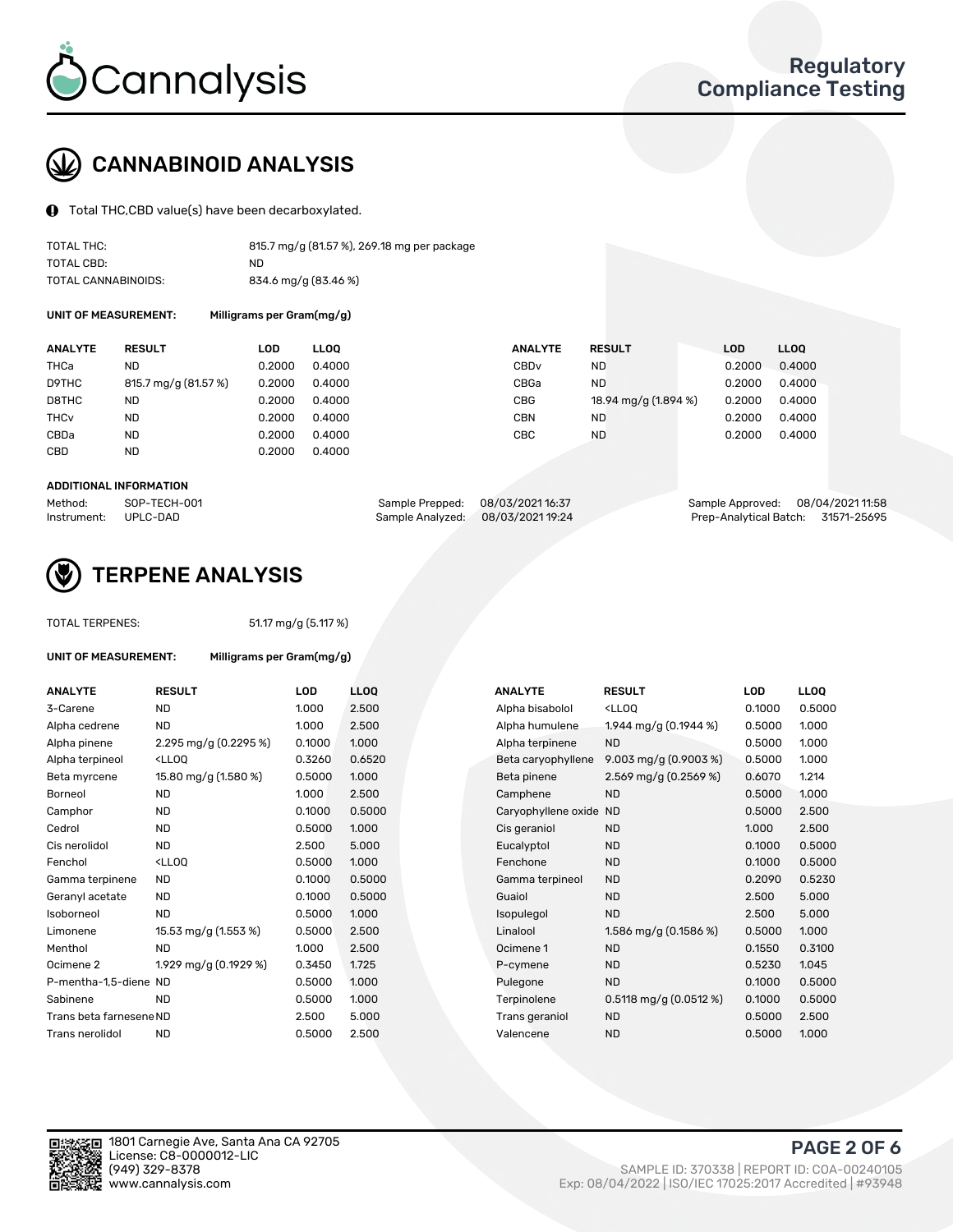

## Regulatory Compliance Testing

#### ADDITIONAL INFORMATION

| Method:     | SOP-TECH-02 |
|-------------|-------------|
| Instrument: | GC-MS-FID   |

Method: SOP-TECH-027 Sample Prepped: 08/03/2021 13:47 Sample Approved: 08/04/2021 10:51 Prep-Analytical Batch: 31558-25677



CHEMICAL RESIDUE ANALYSIS PASS

UNIT OF MEASUREMENT: Micrograms per Gram(ug/g)

| <b>ANALYTE</b>    | <b>RESULT</b> | LOD    | <b>LLOQ</b> | <b>ACTION LEVEL</b> |      | <b>ANALYTE</b>      | <b>RESULT</b> | LOD    | <b>LLOQ</b> | <b>ACTION LEVEL</b> |      |
|-------------------|---------------|--------|-------------|---------------------|------|---------------------|---------------|--------|-------------|---------------------|------|
| Abamectin         | <b>ND</b>     | 0.0200 | 0.0400      | 0.1000              | Pass | Acephate            | <b>ND</b>     | 0.0200 | 0.0400      | 0.1000              | Pass |
| Acequinocyl       | <b>ND</b>     | 0.0200 | 0.0400      | 0.1000              | Pass | Acetamiprid         | <b>ND</b>     | 0.0200 | 0.0400      | 0.1000              | Pass |
| Aldicarb          | <b>ND</b>     | 0.0200 | 0.0400      | 0.0                 | Pass | Azoxystrobin        | <b>ND</b>     | 0.0200 | 0.0400      | 0.1000              | Pass |
| Bifenazate        | <b>ND</b>     | 0.0200 | 0.0400      | 0.1000              | Pass | <b>Bifenthrin</b>   | <b>ND</b>     | 0.0200 | 0.0400      | 3.000               | Pass |
| <b>Boscalid</b>   | <b>ND</b>     | 0.0200 | 0.0400      | 0.1000              | Pass | Carbarvl            | <b>ND</b>     | 0.0200 | 0.0400      | 0.5000              | Pass |
| Carbofuran        | <b>ND</b>     | 0.0200 | 0.0400      | 0.0                 | Pass | Chlorantraniliprole | <b>ND</b>     | 0.0200 | 0.0400      | 10.00               | Pass |
| Clofentezine      | <b>ND</b>     | 0.0200 | 0.0400      | 0.1000              | Pass | Coumaphos           | <b>ND</b>     | 0.0200 | 0.0400      | 0.0                 | Pass |
| Cyfluthrin        | <b>ND</b>     | 0.4000 | 1.000       | 2.000               | Pass | Cypermethrin        | <b>ND</b>     | 0.4000 | 1.000       | 1.000               | Pass |
| Daminozide        | <b>ND</b>     | 0.0200 | 0.0400      | 0.0                 | Pass | Diazinon            | <b>ND</b>     | 0.0200 | 0.0400      | 0.1000              | Pass |
| <b>Dichlorvos</b> | <b>ND</b>     | 0.0200 | 0.0400      | 0.0                 | Pass | Dimethoate          | <b>ND</b>     | 0.0200 | 0.0400      | 0.0                 | Pass |
| Dimethomorph      | <b>ND</b>     | 0.0200 | 0.0400      | 2.000               | Pass | <b>Ethoprophos</b>  | <b>ND</b>     | 0.0200 | 0.0400      | 0.0                 | Pass |
| Etofenprox        | <b>ND</b>     | 0.0200 | 0.0400      | 0.0                 | Pass | Etoxazole           | <b>ND</b>     | 0.0200 | 0.0400      | 0.1000              | Pass |
| Fenhexamid        | <b>ND</b>     | 0.0200 | 0.0400      | 0.1000              | Pass | Fenoxycarb          | <b>ND</b>     | 0.0200 | 0.0400      | 0.0                 | Pass |
| Fenpyroximate     | <b>ND</b>     | 0.0200 | 0.0400      | 0.1000              | Pass | Fipronil            | <b>ND</b>     | 0.0400 | 0.1000      | 0.0                 | Pass |
| Flonicamid        | <b>ND</b>     | 0.0200 | 0.0400      | 0.1000              | Pass | Fludioxonil         | <b>ND</b>     | 0.0200 | 0.0400      | 0.1000              | Pass |
| Hexythiazox       | <b>ND</b>     | 0.0200 | 0.0400      | 0.1000              | Pass | Imazalil            | <b>ND</b>     | 0.0200 | 0.0400      | 0.0                 | Pass |
| Imidacloprid      | <b>ND</b>     | 0.0200 | 0.0400      | 5.000               | Pass | Kresoxim methyl     | <b>ND</b>     | 0.0200 | 0.0400      | 0.1000              | Pass |
| Malathion         | <b>ND</b>     | 0.0200 | 0.0400      | 0.5000              | Pass | Metalaxyl           | <b>ND</b>     | 0.0200 | 0.0400      | 2.000               | Pass |
| Methiocarb        | <b>ND</b>     | 0.0200 | 0.0400      | 0.0                 | Pass | Methomyl            | <b>ND</b>     | 0.0200 | 0.0400      | 1.000               | Pass |
| Mevinphos         | <b>ND</b>     | 0.0200 | 0.0400      | 0.0                 | Pass | Myclobutanil        | <b>ND</b>     | 0.0200 | 0.0400      | 0.1000              | Pass |
| Naled             | <b>ND</b>     | 0.0200 | 0.0400      | 0.1000              | Pass | Oxamyl              | <b>ND</b>     | 0.0200 | 0.0400      | 0.5000              | Pass |
| Paclobutrazol     | <b>ND</b>     | 0.0200 | 0.0400      | 0.0                 | Pass | Permethrins         | <b>ND</b>     | 0.0400 | 0.1000      | 0.5000              | Pass |
| Phosmet           | <b>ND</b>     | 0.0200 | 0.0400      | 0.1000              | Pass | Piperonyl butoxide  | <b>ND</b>     | 0.0200 | 0.0400      | 3.000               | Pass |
| Prallethrin       | <b>ND</b>     | 0.0200 | 0.0400      | 0.1000              | Pass | Propiconazole       | <b>ND</b>     | 0.0200 | 0.0400      | 0.1000              | Pass |
| Propoxur          | <b>ND</b>     | 0.0200 | 0.0400      | 0.0                 | Pass | Pyrethrins          | <b>ND</b>     | 0.0200 | 0.0400      | 0.5000              | Pass |
| Pyridaben         | <b>ND</b>     | 0.0200 | 0.0400      | 0.1000              | Pass | Spinetoram          | <b>ND</b>     | 0.0200 | 0.0400      | 0.1000              | Pass |
| Spinosad          | <b>ND</b>     | 0.0300 | 0.0700      | 0.1000              | Pass | Spiromesifen        | <b>ND</b>     | 0.0200 | 0.0400      | 0.1000              | Pass |
| Spirotetramat     | <b>ND</b>     | 0.0200 | 0.0400      | 0.1000              | Pass | Spiroxamine         | <b>ND</b>     | 0.0200 | 0.0400      | 0.0                 | Pass |
| Tebuconazole      | <b>ND</b>     | 0.0200 | 0.0400      | 0.1000              | Pass | Thiacloprid         | <b>ND</b>     | 0.0200 | 0.0400      | 0.0                 | Pass |
| Thiamethoxam      | <b>ND</b>     | 0.0200 | 0.0400      | 5.000               | Pass | Trifloxystrobin     | <b>ND</b>     | 0.0200 | 0.0400      | 0.1000              | Pass |

#### ADDITIONAL INFORMATION

| Method:     | SOP-TECH-002 |
|-------------|--------------|
| Instrument: | LC-MS/MS     |

Sample Prepped: 08/03/2021 14:31 Sample Approved: 08/04/2021 21:26<br>Sample Analyzed: 08/03/2021 14:56 Prep-Analytical Batch: 31562-25683 Prep-Analytical Batch: 31562-25683

PAGE 3 OF 6

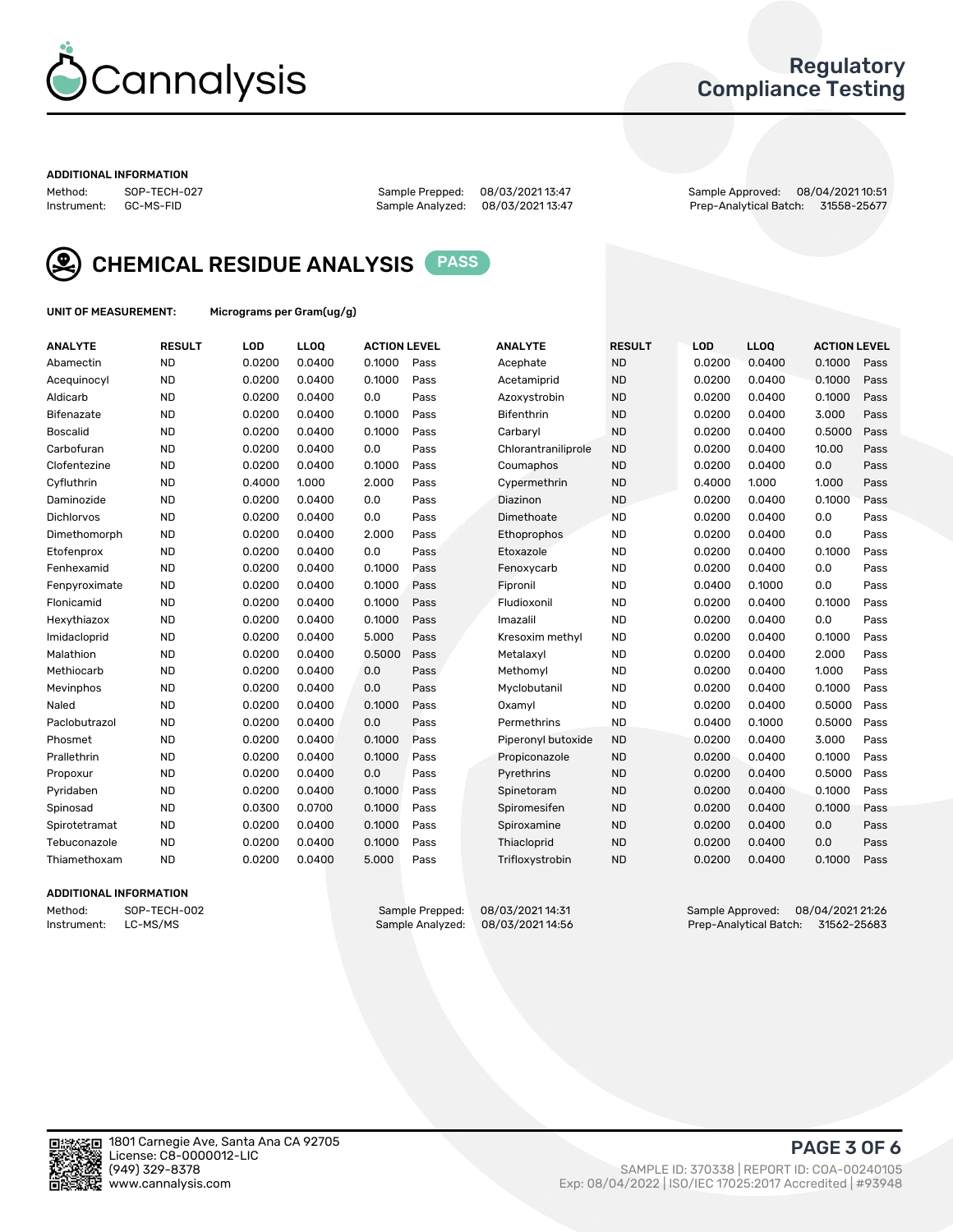

## CHEMICAL RESIDUE GC ANALYSIS PASS

rograms per Gram(ug/g)

| <b>ANALYTE</b>                | <b>RESULT</b> | LOD    | <b>LLOO</b> | <b>ACTION LEVEL</b> |                  | <b>ANALYTE</b>   | <b>RESULT</b> | LOD              | <b>LLOO</b>            | <b>ACTION LEVEL</b> |      |
|-------------------------------|---------------|--------|-------------|---------------------|------------------|------------------|---------------|------------------|------------------------|---------------------|------|
| Captan                        | <b>ND</b>     | 0.1000 | 0.2000      | 0.7000              | Pass             | Chlordane        | <b>ND</b>     | 0.0109           | 0.0136                 | 0.0                 | Pass |
| Methyl parathion              | <b>ND</b>     | 0.0400 | 0.1000      | 0.0                 | Pass             | <b>PCNB</b>      | <b>ND</b>     | 0.0200           | 0.0400                 | 0.1000              | Pass |
| Chlorfenapyr                  | <b>ND</b>     | 0.0800 | 0.1000      | 0.0                 | Pass             | Chlorpyrifos     | <b>ND</b>     | 0.0800           | 0.1000                 | 0.0                 | Pass |
|                               |               |        |             |                     |                  |                  |               |                  |                        |                     |      |
| <b>ADDITIONAL INFORMATION</b> |               |        |             |                     |                  |                  |               |                  |                        |                     |      |
| Method:                       | SOP-TECH-010  |        |             |                     | Sample Prepped:  | 08/03/2021 14:32 |               | Sample Approved: |                        | 08/04/2021 12:43    |      |
| Instrument:                   | GC-MS/MS      |        |             |                     | Sample Analyzed: | 08/03/2021 14:57 |               |                  | Prep-Analytical Batch: | 31563-25684         |      |
|                               |               |        |             |                     |                  |                  |               |                  |                        |                     |      |

## RESIDUAL SOLVENT ANALYSIS PASS

UNIT OF MEASUREMENT: Micrograms per Gram(ug/g)

| <b>ANALYTE</b>    | <b>RESULT</b> | LOD    | <b>LLOO</b> | <b>ACTION LEVEL</b> |      | <b>ANALYTE</b>           | <b>RESULT</b> | LOD    | <b>LLOO</b> | <b>ACTION LEVEL</b> |      |
|-------------------|---------------|--------|-------------|---------------------|------|--------------------------|---------------|--------|-------------|---------------------|------|
| Acetone           | <b>ND</b>     | 50.00  | 100.0       | 5000                | Pass | Acetonitrile             | <b>ND</b>     | 50.00  | 100.0       | 410.0               | Pass |
| Benzene           | <b>ND</b>     | 0.5000 | 1.000       | 1.000               | Pass | <b>Butane</b>            | <b>ND</b>     | 50.00  | 100.0       | 5000                | Pass |
| Chloroform        | <b>ND</b>     | 0.5000 | 1.000       | 1.000               | Pass | Ethanol                  | <b>ND</b>     | 50.00  | 100.0       | 5000                | Pass |
| Ethyl Acetate     | <b>ND</b>     | 50.00  | 100.0       | 5000                | Pass | <b>Ethyl Ether</b>       | <b>ND</b>     | 50.00  | 100.0       | 5000                | Pass |
| Ethylene oxide    | <b>ND</b>     | 0.5000 | 1.000       | 1.000               | Pass | Heptane                  | <b>ND</b>     | 50.00  | 100.0       | 5000                | Pass |
| Hexane            | <b>ND</b>     | 50.00  | 100.0       | 290.0               | Pass | <b>Isopropyl Alcohol</b> | <b>ND</b>     | 50.00  | 100.0       | 5000                | Pass |
| Methanol          | <b>ND</b>     | 50.00  | 100.0       | 3000                | Pass | Methylene chloride       | <b>ND</b>     | 0.5000 | 1.000       | 1.000               | Pass |
| Pentane           | <b>ND</b>     | 50.00  | 100.0       | 5000                | Pass | Propane                  | <b>ND</b>     | 50.00  | 200.0       | 5000                | Pass |
| Toluene           | <b>ND</b>     | 50.00  | 100.0       | 890.0               | Pass | Xvlenes                  | <b>ND</b>     | 50.08  | 100.0       | 2170                | Pass |
| Trichloroethylene | <b>ND</b>     | 0.5000 | 1.000       | 1.000               | Pass | 1.2-Dichloroethane       | <b>ND</b>     | 0.5000 | 1.000       | 1.000               | Pass |

## ADDITIONAL INFORMATION

Method: SOP-TECH-021 Sample Prepped: 08/03/202115:09 Sample Approved: 08/04/202111:24<br>Instrument: HS-GC-MS/FID Sample Analyzed: 08/03/202115:13 Prep-Analytical Batch: 31568-25685 Prep-Analytical Batch: 31568-25685



UNIT OF MEASUREMENT: Cycle Threshold (Ct)

| <b>ANALYTE</b> | <b>RESULT</b>              | LOD   | <b>LLOO</b> |     | <b>ACTION LEVEL</b> | <b>ANALYTE</b>   | <b>RESULT</b> | <b>LOD</b>                           | <b>LLOO</b>            | <b>ACTION LEVEL</b> |             |
|----------------|----------------------------|-------|-------------|-----|---------------------|------------------|---------------|--------------------------------------|------------------------|---------------------|-------------|
| A.fumigatus    | <b>ND</b>                  | 33.00 | 0.0         | 0.0 | Pass                | A. flavus        | <b>ND</b>     | 33.00                                | 0.0                    | 0.0                 | Pass        |
| A. niger       | <b>ND</b>                  | 33.00 | 0.0         | 0.0 | Pass                | A. terreus       | <b>ND</b>     | 33.00                                | 0.0                    | 0.0                 | Pass        |
| <b>STEC</b>    | <b>ND</b>                  | 33.00 | 0.0         | 0.0 | Pass                | Salmonella spp   | <b>ND</b>     | 33.00                                | 0.0                    | 0.0                 | Pass        |
|                | ADDITIONAL INFORMATION     |       |             |     |                     |                  |               |                                      |                        |                     |             |
| Method:        | SOP-TECH-016, SOP-TECH-022 |       |             |     | Sample Prepped:     | 08/04/2021 07:33 |               | 08/04/2021 17:32<br>Sample Approved: |                        |                     |             |
| Instrument:    | aPCR                       |       |             |     | Sample Analyzed:    | 08/04/2021 07:34 |               |                                      | Prep-Analytical Batch: |                     | 31574-25696 |

PAGE 4 OF 6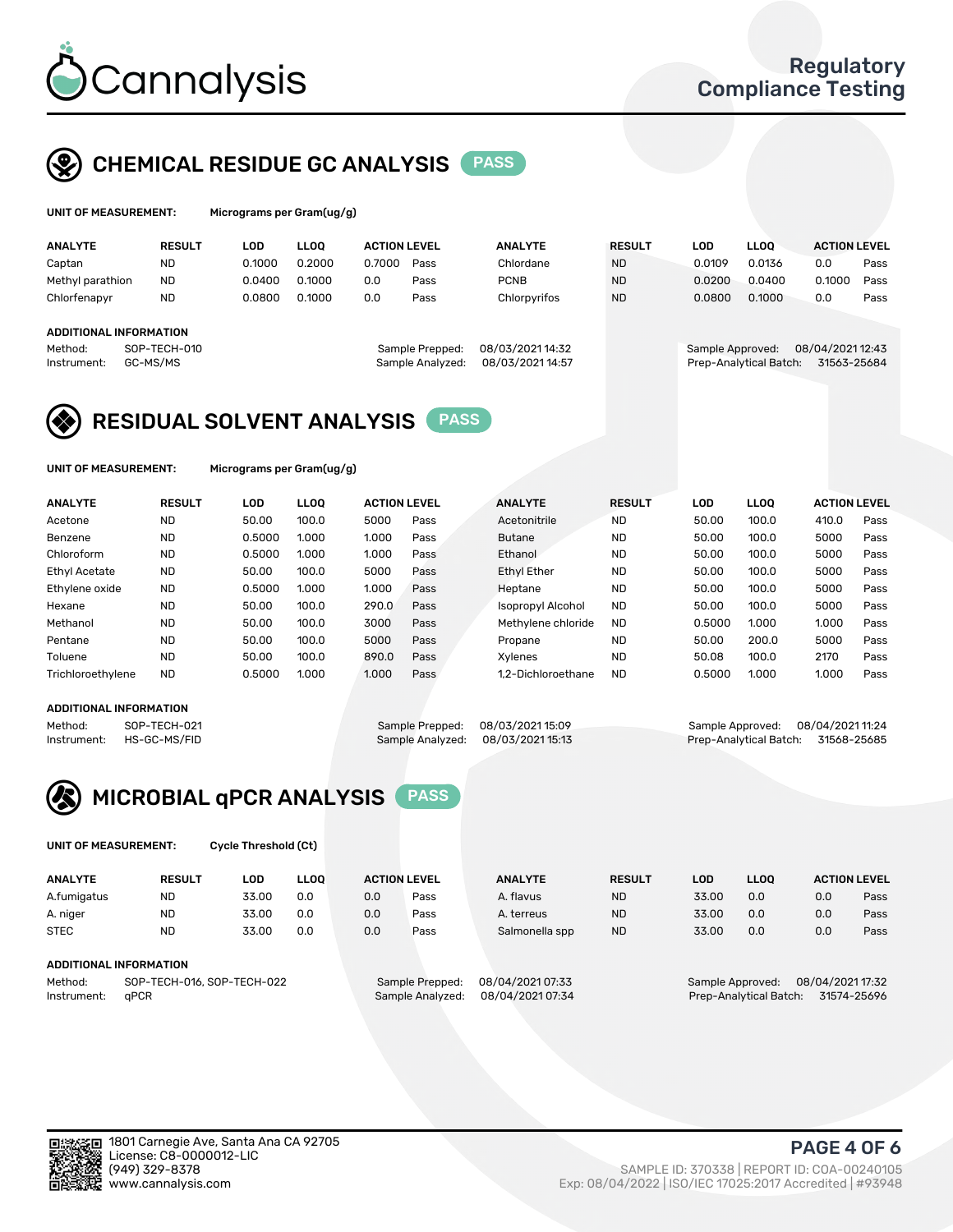



| UNIT OF MEASUREMENT:                                                                                                                                                  |                                                                                                                                                                             | Micrograms per Gram(ug/g) |             |                     |                                      |                |                  |                        |                                 |                     |      |
|-----------------------------------------------------------------------------------------------------------------------------------------------------------------------|-----------------------------------------------------------------------------------------------------------------------------------------------------------------------------|---------------------------|-------------|---------------------|--------------------------------------|----------------|------------------|------------------------|---------------------------------|---------------------|------|
| <b>ANALYTE</b>                                                                                                                                                        | <b>RESULT</b>                                                                                                                                                               | <b>LOD</b>                | <b>LLOQ</b> | <b>ACTION LEVEL</b> |                                      | <b>ANALYTE</b> | <b>RESULT</b>    | <b>LOD</b>             | <b>LLOQ</b>                     | <b>ACTION LEVEL</b> |      |
| Arsenic                                                                                                                                                               | <b>ND</b>                                                                                                                                                                   | 0.0120                    | 0.1000      | 0.2000<br>Pass      |                                      | Cadmium        | <b>ND</b>        | 0.0072                 | 0.0500                          | 0.2000              | Pass |
| Lead                                                                                                                                                                  | <lloo< td=""><td>0.0068</td><td>0.0500</td><td>0.5000</td><td>Pass</td><td>Mercury</td><td><b>ND</b></td><td>0.0060</td><td>0.0500</td><td>0.1000</td><td>Pass</td></lloo<> | 0.0068                    | 0.0500      | 0.5000              | Pass                                 | Mercury        | <b>ND</b>        | 0.0060                 | 0.0500                          | 0.1000              | Pass |
| <b>ADDITIONAL INFORMATION</b><br>SOP-TECH-013<br>Method:<br>Sample Prepped:<br>Sample Analyzed:<br>ICP-MS<br>Instrument:<br><b>MYCOTOXINS ANALYSIS</b><br><b>PASS</b> |                                                                                                                                                                             |                           |             |                     | 08/04/2021 11:44<br>08/04/2021 11:45 |                | Sample Approved: | Prep-Analytical Batch: | 08/04/2021 20:06<br>31588-25707 |                     |      |
|                                                                                                                                                                       | Micrograms per Kilogram(ug/kg)<br>UNIT OF MEASUREMENT:                                                                                                                      |                           |             |                     |                                      |                |                  |                        |                                 |                     |      |
| <b>ANALYTE</b>                                                                                                                                                        | <b>RESULT</b>                                                                                                                                                               | <b>LOD</b>                | <b>LLOQ</b> | <b>ACTION LEVEL</b> |                                      | <b>ANALYTE</b> | <b>RESULT</b>    | <b>LOD</b>             | <b>LLOQ</b>                     | <b>ACTION LEVEL</b> |      |
| Aflatoxin B1                                                                                                                                                          | ND.                                                                                                                                                                         | 1.000                     | 2.000       |                     | N/A                                  | Aflatoxin B2   | <b>ND</b>        | 2.000                  | 5.000                           |                     | N/A  |
| Aflatoxin G1                                                                                                                                                          | <b>ND</b>                                                                                                                                                                   | 2.000                     | 5.000       |                     | N/A                                  | Aflatoxin G2   | <b>ND</b>        | 2.000                  | 5.000                           |                     | N/A  |
| <b>Total Aflatoxins</b>                                                                                                                                               | ND.                                                                                                                                                                         | 10.00                     | 14.00       | 20.00               | Pass                                 | Ochratoxin A   | ND.              | 1.000                  | 2.000                           | 20.00               | Pass |

#### ADDITIONAL INFORMATION

Method: SOP-TECH-020 Sample Prepped: 08/03/2021 14:32 Sample Approved: 08/04/2021 10:36 Instrument: LC-MS/MS Sample Analyzed: 08/03/2021 16:19 Prep-Analytical Batch: 31561-25688

### FILTH & FOREIGN MATERIAL ANALYSIS PASS Q

UNIT OF MEASUREMENT: Filth and Foreign Matter (%, #/3g)

| <b>ANALYTE</b>                                              | <b>RESULT</b> | LOD. | LLOO | <b>ACTION LEVEL</b> |                                     | <b>ANALYTE</b>                      | <b>RESULT</b> | LOD | <b>LLOO</b> | <b>ACTION LEVEL</b>                                                           |      |  |  |
|-------------------------------------------------------------|---------------|------|------|---------------------|-------------------------------------|-------------------------------------|---------------|-----|-------------|-------------------------------------------------------------------------------|------|--|--|
| IF RH ME                                                    | <b>ND</b>     | 0.0  | 0.0  | 1.000               | Pass                                | <b>IFM</b>                          | <b>ND</b>     | 0.0 | 0.0         | 25.00                                                                         | Pass |  |  |
| Mold                                                        | <b>ND</b>     | 0.0  | 0.0  | 25.00               | Pass                                | <b>SSCD</b>                         | <b>ND</b>     | 0.0 | 0.0         | 25.00                                                                         | Pass |  |  |
| ADDITIONAL INFORMATION                                      |               |      |      |                     |                                     |                                     |               |     |             |                                                                               |      |  |  |
| Method:<br>SOP-TECH-009<br>Instrument:<br>Visual Inspection |               |      |      |                     | Sample Prepped:<br>Sample Analyzed: | 08/03/2021 14:40<br>08/03/202114:42 |               |     |             | 08/03/2021 14:47<br>Sample Approved:<br>Prep-Analytical Batch:<br>31569-25681 |      |  |  |



PAGE 5 OF 6